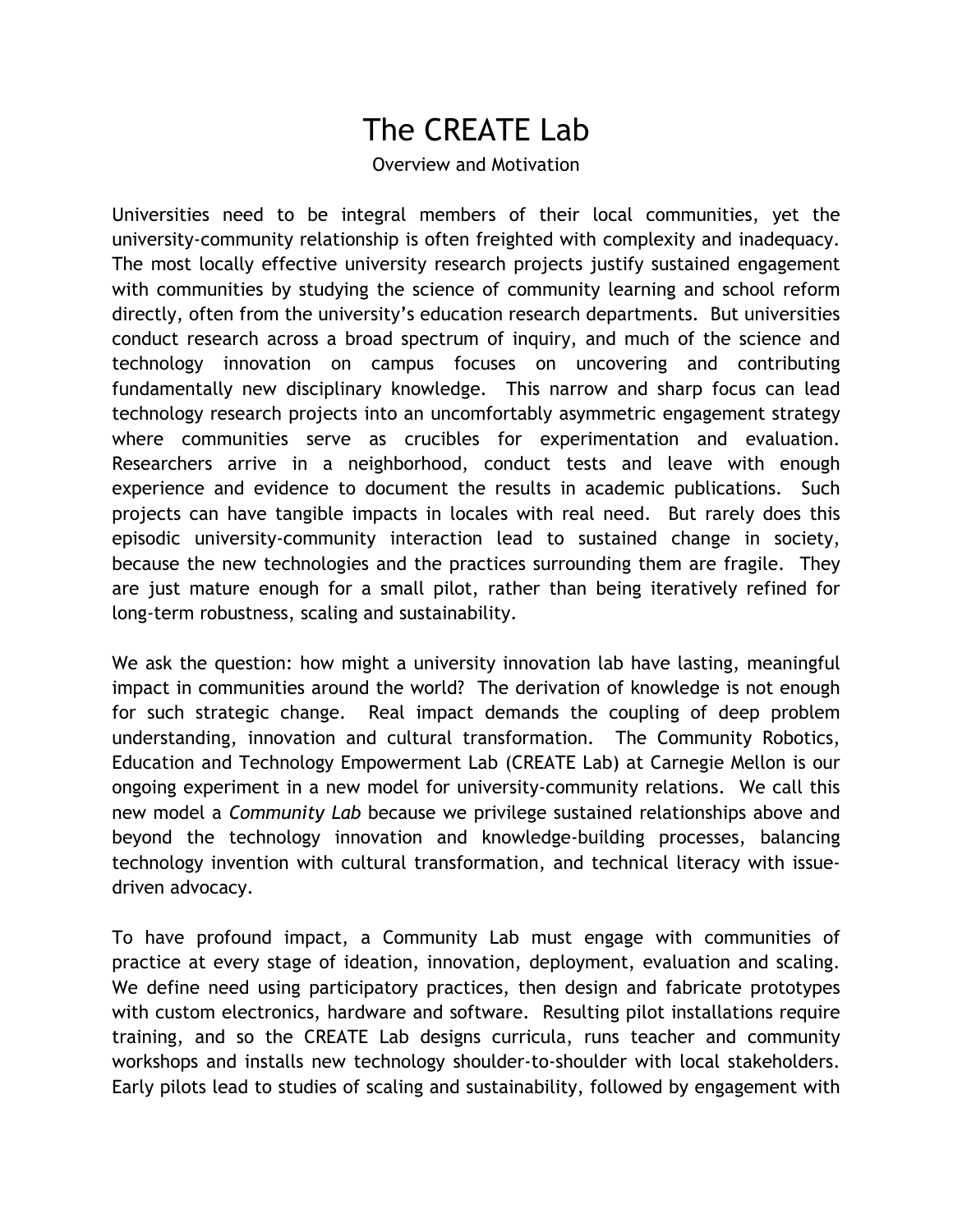commercial partners for large-scale production and dissemination. And we do not stop there: after commercialization, we continue to support communities with regular training workshops, teacher residencies, technology lending libraries, grant writing support and technical support. This set of activities is diverse, and so the members of CREATE hail from mechanical engineering, psychology, graphic design, artificial intelligence, education, electrical engineering, computer science, interaction design and communications. Our community partners and stakeholders are equally diverse, surfacing for us issues as global as climate change and as local as middle school graduation anxieties. Our partners, with whom we establish lasting relationships, include internationally renowned scientists and artists; school districts; watershed associations; foundations; teachers; museums; partner universities; early childhood care facilities; conservancies; local mechanics; commercial manufacturers; federal agencies and many others.

With all the above partners, our goal is local empowerment: leveraging innovative technologies to support powerful forms of **inquiry**, **evidence-gathering** and **communication**. **Inquiry** prepares communities for change-making by sharpening their focus, engaging in a strengthened process of observation, examination and invention. For example, the *Arts & Bots* program aims to broaden diversity and participation in technology by re-integrating creativity with technical fluency. The project uses art materials, our custom *Hummingbird* processor, an interactive software environment, and curricula designed by schoolteachers through a residency program at CREATE to provide craft-based practices for creating provocative tangible sculptures with robotic actuation and sensing. The *Children's Innovation Project* exposes kindergarten classrooms to the process of active observation and documentation, the experimental nature of electricity and circuits, and finally repurposing the innards of ordinary electronic toys to create new demonstrations of interaction and electricity.

**Evidence-gathering** promotes the citizen to citizen scientist: fluent in capturing, hypothesizing about, and visualizing information that has real consequence to the community. *Waterbot* enables every student to adopt a local waterway, measuring water quality with unprecedented spatial and temporal density to co-generate comprehensive time-space maps of water quality throughout local watersheds. *Airbot* turns each user into a mobile air quality monitor, openly collecting distributed readings to produce new imagery of pollution in urban micro-climates, then inferring how micro-climates in the city lead to inequity in health justice. *GigaPan* transforms visual photographic surveys into exhaustive instruments for assessing ecological health, urban transformations, cultural detail and scientific and artistic missions. *BodyTrack* makes every user a data collector able to consider the health